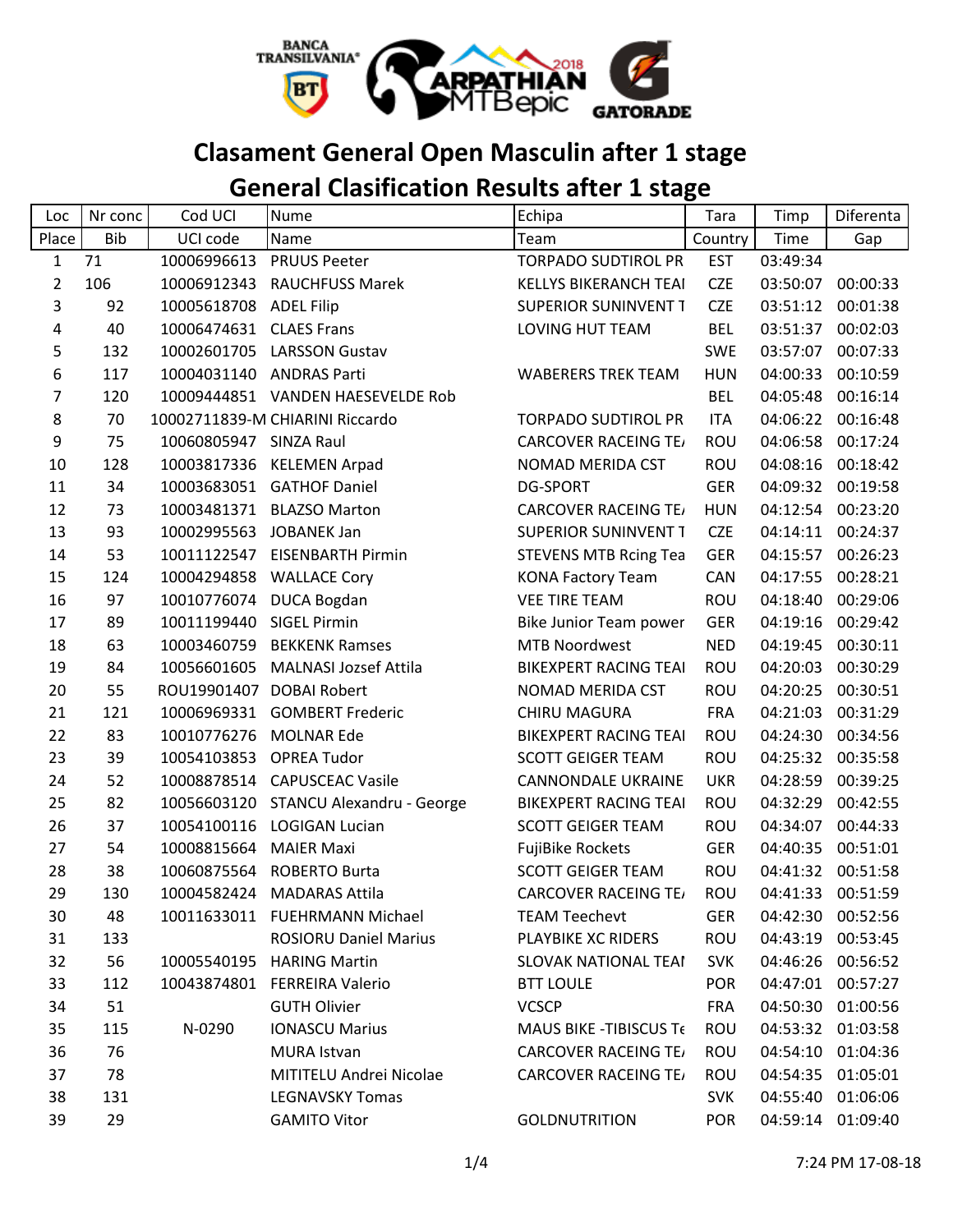

| 40 | 50  | 10008815765 | <b>HARTMANN Jakob</b>       | German Technology Rac        | GER        | 05:00:04 | 01:10:30          |
|----|-----|-------------|-----------------------------|------------------------------|------------|----------|-------------------|
| 41 | 123 |             | <b>VLAD COSTINEL Urzica</b> |                              | ROU        | 05:00:31 | 01:10:57          |
| 42 | 81  | 10009337444 | <b>KURTY Jakub</b>          | <b>SLOVAK NATIONAL TEAI</b>  | <b>SVK</b> |          | 05:02:32 01:12:58 |
| 43 | 87  |             | PARASCHIVU Sergiu           | <b>CARCOVER RACEING TE/</b>  | ROU        |          | 05:03:34 01:14:00 |
| 44 | 26  |             | JIDOVU Cristian             | <b>CS TIBISCUS</b>           | <b>ROU</b> | 05:06:57 | 01:17:23          |
| 45 | 19  |             | SOBENNICOV Andrei           | MTB.MD                       | ROU        | 05:07:51 | 01:18:17          |
| 46 | 98  |             | <b>LEHACI Daniel</b>        | MCV CLUB VEJLE DENM.         | ROU        | 05:08:38 | 01:19:04          |
| 47 | 127 |             | DIACONESCU Radu             |                              | <b>ROU</b> | 05:10:09 | 01:20:35          |
| 48 | 99  |             | <b>KOLOMEETS Anatoly</b>    |                              | <b>RUS</b> | 05:11:31 | 01:21:57          |
| 49 | 18  |             | <b>APRODU Petru</b>         | MTB.MD                       | ROU        | 05:12:53 | 01:23:19          |
| 50 | 12  |             | <b>SIMION Sabin</b>         | <b>HPM IASI</b>              | ROU        | 05:14:23 | 01:24:49          |
| 51 | 77  |             | <b>KECSKES David</b>        | <b>CARCOVER RACEING TE/</b>  | <b>ROU</b> | 05:15:35 | 01:26:01          |
| 52 | 16  |             | <b>VALLEE Rene</b>          | <b>LA FORESTIERE</b>         | <b>FRA</b> | 05:16:51 | 01:27:17          |
| 53 | 15  |             | <b>CIUMER Maxim</b>         | MTB.MD                       | <b>ROU</b> | 05:18:57 | 01:29:23          |
| 54 | 66  |             | CATOIU Andrei               | <b>XC RIDERS</b>             | <b>ROU</b> | 05:19:18 | 01:29:44          |
| 55 | 10  |             | <b>CIOBANIUC Ciprian</b>    |                              | <b>ESP</b> | 05:19:31 | 01:29:57          |
| 56 | 8   |             | PREDA Razvan                | <b>MPM PROMOUNTAIN</b>       | <b>ROU</b> | 05:21:21 | 01:31:47          |
| 57 | 113 | 10063375538 | <b>DUMITRESCU Gerhard</b>   | SPORTGURU RACING TE          | <b>ROU</b> | 05:21:30 | 01:31:56          |
| 58 | 22  |             | <b>MUNTEAN Paul</b>         | <b>ACS VELOCITAS</b>         | ROU        | 05:24:04 | 01:34:30          |
| 59 | 32  |             | SNOBEL Zdenek               | <b>BIKOMATIC</b>             | <b>CZE</b> | 05:25:02 | 01:35:28          |
| 60 | 103 |             | ZANARDI Aldo                | <b>TORPADO SUDTIROL PR</b>   | <b>ITA</b> | 05:26:58 | 01:37:24          |
| 61 | 17  |             | PAL Bogdan Sebastian        | MTB RACING EAGLE             | <b>ROU</b> | 05:27:31 | 01:37:57          |
| 62 | 58  |             | JIPA Razvan - Andrei        | <b>EVERGREEN BIKING TEA</b>  | <b>ROU</b> | 05:29:57 | 01:40:23          |
| 63 | 88  |             | <b>SASU Robert</b>          | <b>SCOTT GEIGER TEAM</b>     | ROU        |          | 05:30:18 01:40:44 |
| 64 | 100 |             | <b>RYABININ Petr</b>        |                              | <b>RUS</b> | 05:30:22 | 01:40:48          |
| 65 | 86  |             | <b>GREC Georgian</b>        |                              | <b>ROU</b> | 05:37:18 | 01:47:44          |
| 66 | 101 |             | <b>GLAJZA Robert</b>        | CK BANSRA BYSTRICA           | <b>SVK</b> | 05:38:03 | 01:48:29          |
| 67 | 85  |             | SEMERAD Ondrej              | <b>VELO</b>                  | <b>CZE</b> | 05:38:46 | 01:49:12          |
| 68 | 42  |             | <b>COMYN Hans</b>           | <b>BIKEXPERT RACING TEAI</b> | <b>BEL</b> |          | 05:40:24 01:50:50 |
| 69 | 11  |             | <b>CATALIN Maxim</b>        | <b>EVERGREEN BIKING TEA</b>  | <b>ROU</b> | 05:45:10 | 01:55:36          |
| 70 | 60  |             | <b>SANDU Marc</b>           |                              | <b>ROU</b> | 05:49:44 | 02:00:10          |
| 71 | 35  |             | <b>DUDEK Bo Kamp</b>        | BG-BIKE / WTB / ROOBA        | <b>DEN</b> | 05:52:25 | 02:02:51          |
| 72 | 13  |             | <b>MLOTEK Dariusz</b>       | <b>SGR SPECIALIZED</b>       | POL        | 05:53:32 | 02:03:58          |
| 73 | 129 |             | <b>CANTOR Ilya</b>          | <b>TRIFORECE</b>             | <b>USA</b> |          | 05:54:35 02:05:01 |
| 74 | 118 |             | <b>VALENTIN lancu</b>       | <b>BIKEXPERT RACING TEAI</b> | <b>ROU</b> | 05:55:57 | 02:06:23          |
| 75 | 94  |             | <b>NEAGA Lucian</b>         | <b>VELOX CYCLING TEAM</b>    | ROU        | 05:57:17 | 02:07:43          |
| 76 | 28  |             | <b>NAGY Tiberiu</b>         | <b>VELOCITAS</b>             | <b>ROU</b> | 05:58:08 | 02:08:34          |
| 77 | 80  |             | <b>GHEDUZZI Ulisse</b>      | <b>SCOTT GEIGER TEAM</b>     | ITA        | 06:00:44 | 02:11:10          |
| 78 | 23  |             | <b>COCIUBA Teofil</b>       | SPORT COMPETITION            | ROU        | 06:00:59 | 02:11:25          |
| 79 | 47  |             | <b>HEGGLIN Kurt</b>         |                              | SUI        | 06:01:05 | 02:11:31          |
| 80 | 30  |             | <b>MANASTIREANU George</b>  | Sportul Pentru Tine          | ROU        |          | 06:02:05 02:12:31 |
| 81 | 5   |             | <b>DRAGAN Oliver</b>        | <b>EXPLORER BIKE TEAM</b>    | <b>ROU</b> | 06:10:56 | 02:21:22          |
| 82 | 69  |             | <b>JUNCU Victor</b>         | LAPMOL MTB TEAM              | ROU        | 06:18:05 | 02:28:31          |
| 83 | 49  |             | <b>TEBEICA Tiberiu</b>      | <b>BIKEXPERT RACING TEAI</b> | ROU        | 06:19:03 | 02:29:29          |
|    |     |             |                             |                              |            |          |                   |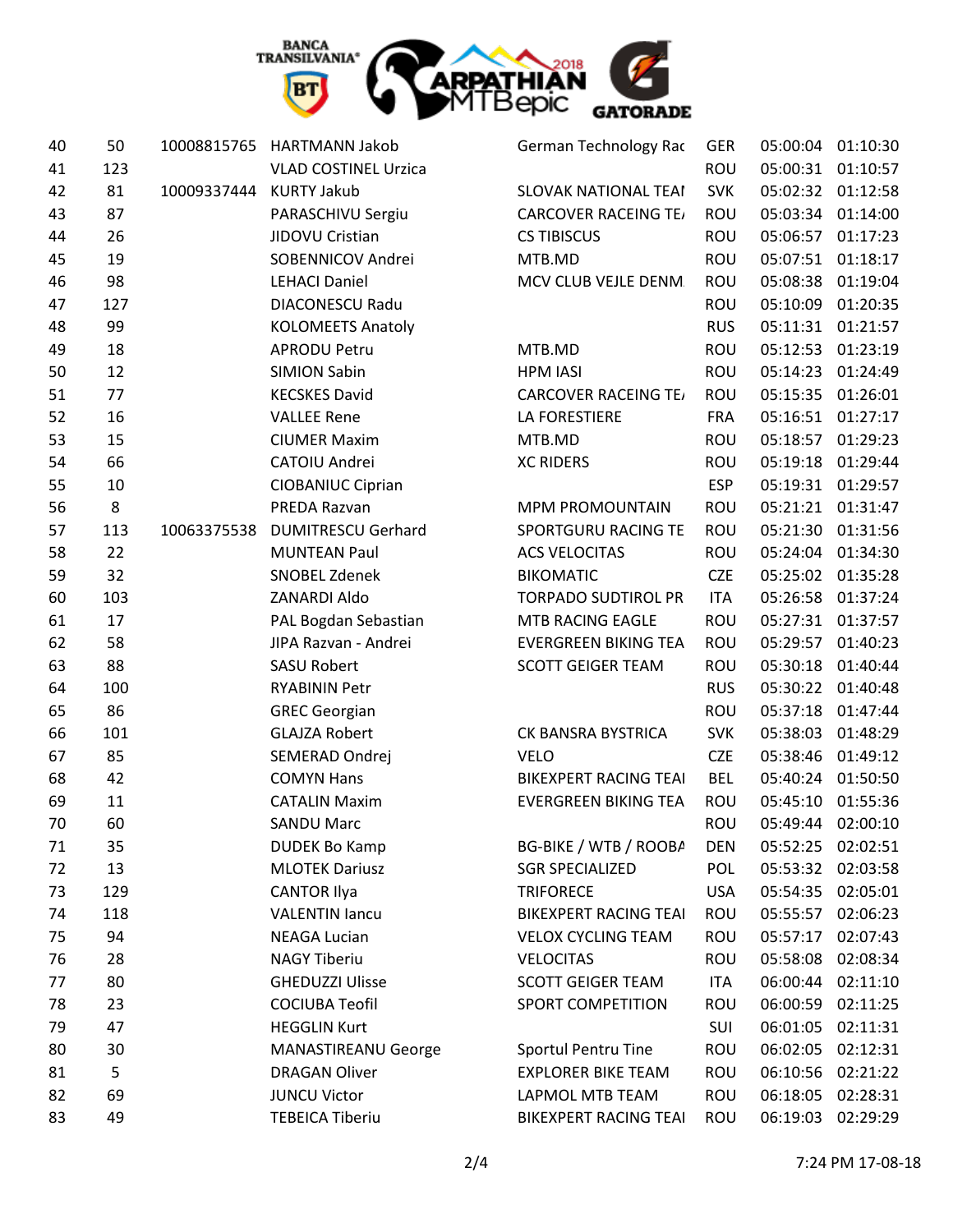

| 84  | 7              |             | <b>ALEXANDRU Stefan Nicolae</b> | MTB RACING EAGLE             | <b>ROU</b> | 06:25:46 | 02:36:12 |
|-----|----------------|-------------|---------------------------------|------------------------------|------------|----------|----------|
| 85  | 74             |             | <b>STELLA David</b>             | <b>VELO</b>                  | <b>CZE</b> | 06:26:55 | 02:37:21 |
| 86  | 64             |             | <b>CAMPIAN Horatiu - Alin</b>   | FREERIDER.RO                 | <b>ROU</b> | 06:39:12 | 02:49:38 |
| 87  | 104            |             | DOBSOVIC Vojtech                | <b>KELLYS BIKERANCH TEAI</b> | <b>CZE</b> | 06:48:48 | 02:59:14 |
| 88  | $\overline{2}$ |             | <b>LAZAR Mihai</b>              |                              | <b>ROU</b> | 06:57:44 | 03:08:10 |
| 89  | 65             |             | <b>IORDAN Constantin</b>        |                              | <b>ROU</b> | 07:04:11 | 03:14:37 |
| 90  | 6              |             | ROBU Andrei                     |                              | <b>ROU</b> | 07:11:21 | 03:21:47 |
| 91  | 95             |             | <b>OLARU Mircea</b>             |                              | <b>ROU</b> | 07:11:33 | 03:21:59 |
| 92  | 90             |             | <b>SANDU Mugurel</b>            | <b>SCOTT GEIGER TEAM</b>     | ROU        | 07:12:16 | 03:22:42 |
| 93  | 116            |             | <b>GOLDRING Jeno</b>            | MESTERBIKE575 TEAM           | <b>HUN</b> | 07:21:39 | 03:32:05 |
| 94  | 20             |             | <b>GERGELY Juhasz</b>           | <b>EJETEJO VSE</b>           | <b>HUN</b> | 07:22:51 | 03:33:17 |
| 95  | 9              |             | PARCATA Daniel - Bogdan         |                              | <b>ROU</b> | 07:28:21 | 03:38:47 |
| 96  | 105            |             | <b>MIRCEA Florescu</b>          | <b>BIKEXPERT RACING TEAI</b> | <b>ROU</b> | 07:36:13 | 03:46:39 |
| 97  | $\mathbf{1}$   |             | <b>GAVRILA Doru</b>             |                              | <b>ROU</b> | 07:40:55 | 03:51:21 |
| 98  | 119            | 10084155362 | <b>DJANGLISTIC Maxim</b>        |                              | <b>ROU</b> | 07:49:36 | 04:00:02 |
| 99  | 33             |             | <b>SMOCHINA Cristian</b>        |                              | <b>ROU</b> | 08:06:02 | 04:16:28 |
| 100 | 108            |             | <b>SPORIS Augustin</b>          |                              | <b>ROU</b> | 08:11:28 | 04:21:54 |
| 101 | 24             |             | FORD Jeffrey                    |                              | <b>ROU</b> | 08:26:51 | 04:37:17 |
| 102 | 67             |             | <b>COSAC Vasile</b>             |                              | <b>ROU</b> | 08:37:53 | 04:48:19 |
| 103 | 114            |             | <b>MANOLESCU Rares</b>          | <b>GIANT RACING TEAM</b>     | <b>ROU</b> | 08:47:56 | 04:58:22 |
| 104 | 107            |             | <b>ZOLTAN Fogarasi</b>          | <b>GARAGE RACING</b>         | <b>ROU</b> | 09:42:55 | 05:53:21 |
| 105 | 57             |             | <b>AMZULESCU Marius</b>         | <b>BIKEXPERT RACING TEAI</b> | <b>ROU</b> | 09:49:04 | 05:59:30 |
| 106 | 68             |             | <b>CHIOSEAUA Cristian</b>       |                              | <b>ROU</b> | 09:55:38 | 06:06:04 |
| 107 | 25             |             | SHORT John                      |                              | <b>GBR</b> | 10:00:20 | 06:10:46 |